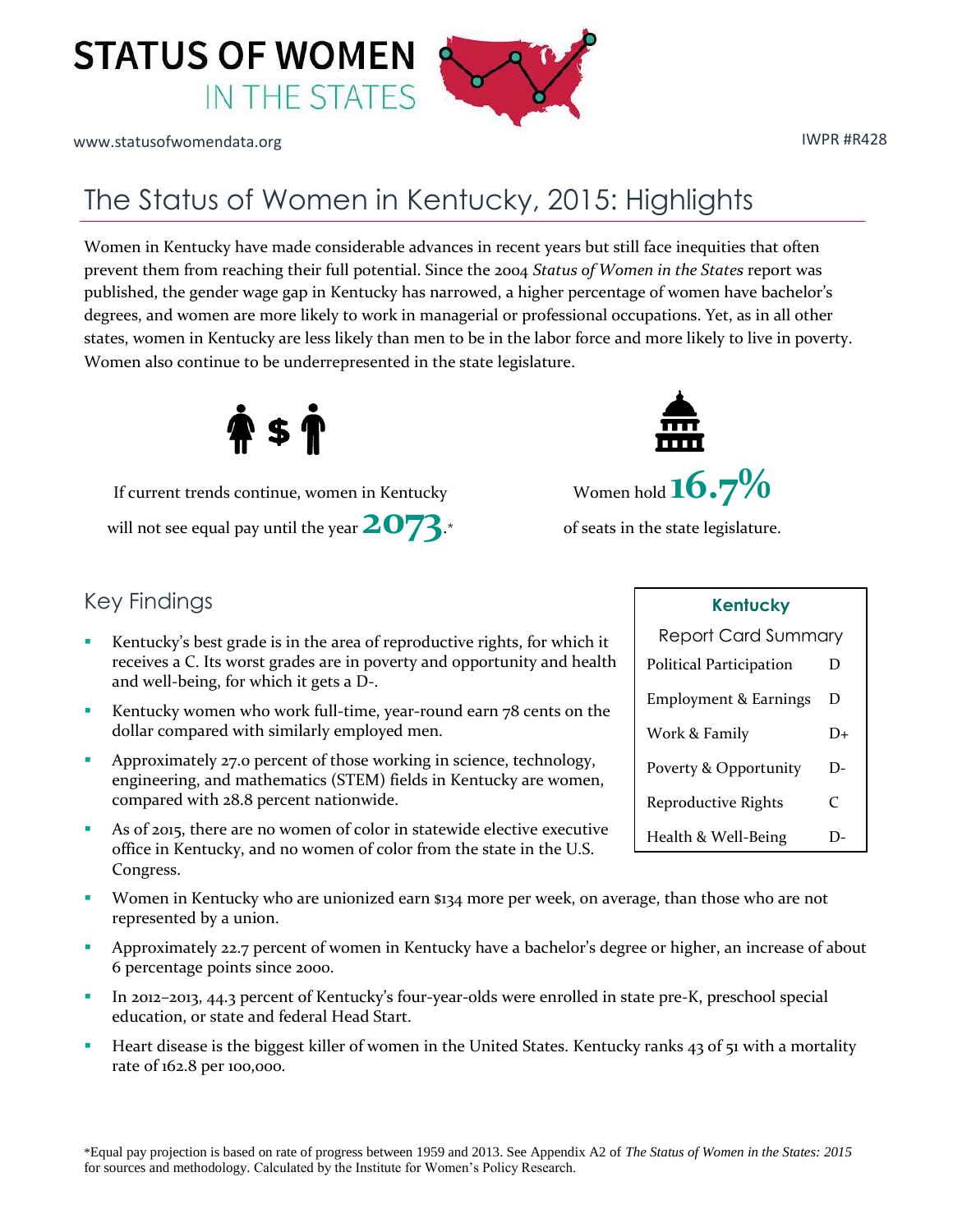| Table 1. How Kentucky Ranks on Key Indicators of Women's Status                                                                                                  |                         |                |                |                          |                         |              |
|------------------------------------------------------------------------------------------------------------------------------------------------------------------|-------------------------|----------------|----------------|--------------------------|-------------------------|--------------|
|                                                                                                                                                                  |                         |                |                | 2015 Rankings and Grades |                         |              |
|                                                                                                                                                                  | 2004<br>Report          | 2015<br>Report | Progress?      | National<br>Rank         | Regional<br>Rank        | Grade        |
| <b>Political Participation Composite Rank</b>                                                                                                                    | 43                      | 36             | <b>Yes</b>     | 36                       | $\overline{2}$          | $\mathbf D$  |
| Percent of Women Registered to Vote                                                                                                                              | 67.8%                   | $71.0\%$       | Yes            | 13                       | $\mathbf{2}$            |              |
| Percent of Women Who Voted                                                                                                                                       | 49.6%                   | 53.6%          | Yes            | 26                       | $\mathbf{2}$            |              |
| Women in Elected Office Index (score)                                                                                                                            | 1.08                    | 1.13           | Yes            | 46                       | 4                       |              |
| Women's Institutional Resources Index (score)                                                                                                                    | 1.50                    | 2.00           | Yes            | $\mathbf{1}$             | $\bf{1}$                |              |
| <b>Employment &amp; Earnings Composite Rank</b>                                                                                                                  | 37                      | 43             | <b>No</b>      | 43                       | $\overline{2}$          | D            |
| Women's Median Annual Earnings for Full-Time,<br>Year-Round Workers                                                                                              | \$33,140                | \$33,200       | Yes            | 40                       | $\mathbf{2}$            |              |
| Ratio of Women's to Men's Earnings                                                                                                                               | 71.8%                   | 77.6%          | Yes            | 32                       | $\mathbf{2}$            |              |
| Women's Labor Force Participation                                                                                                                                | 55.6%                   | 54.4%          | No             | 45                       | $\mathbf{2}$            |              |
| Percent of All Employed Women in<br>Managerial/Professional Occupations                                                                                          | 32.2%                   | 37.7%          | Yes            | 38                       | 3                       |              |
| <b>Work &amp; Family Composite Rank</b>                                                                                                                          | $\mathbf{n}/\mathbf{a}$ | 3 <sup>2</sup> | n/a            | 3 <sup>2</sup>           | $\mathbf{1}$            | $D+$         |
| Paid Leave Legislation Index (score)                                                                                                                             | n/a                     | 0.00           | n/a            | 12                       | $\overline{4}$          |              |
| Elder and Dependent Care Index (score)                                                                                                                           | n/a                     | 0.50           | n/a            | 40                       | $\mathbf{1}$            |              |
| Child Care Index (score)                                                                                                                                         | n/a                     | 1.50           | n/a            | 6                        | $\bf 1$                 |              |
| Percentage Point Gap in Parents' Labor Force<br>Participation Rate (fathers' labor force<br>participation rate minus mothers' labor force<br>participation rate) | n/a                     | 27.8           | n/a            | 36                       | $\overline{4}$          |              |
| <b>Poverty &amp; Opportunity Composite Rank</b>                                                                                                                  | 46                      | 48             | <b>No</b>      | 48                       | 3                       | $\mathbf{D}$ |
| Percent of Nonelderly Women with Health<br>Insurance                                                                                                             | 83.7%                   | 80.0%          | N <sub>o</sub> | 34                       | 3                       |              |
| Percent of Women with a Bachelor's Degree or<br>Higher                                                                                                           | $16.4\%$                | 22.7%          | Yes            | 47                       | $\overline{\mathbf{3}}$ |              |
| Percent of Businesses Owned by Women                                                                                                                             | $23.4\%$                | $25.6\%$       | Yes            | 41                       | $\overline{4}$          |              |
| Percent of Women Above Poverty                                                                                                                                   | 86.5%                   | 80.9%          | No             | 48                       | 3                       |              |
| <b>Reproductive Rights Composite Rank</b>                                                                                                                        | 3 <sup>1</sup>          | 3 <sup>2</sup> | No.            | 3 <sup>2</sup>           | $\mathbf{1}$            | $\mathbf C$  |
| <b>Health &amp; Well-Being Composite Rank</b>                                                                                                                    | 50                      | 43             | <b>Yes</b>     | 43                       | $\mathbf 1$             | $D-$         |

Notes: See Appendices A1–A6 in *The Status of Women in the States: 2015* for methodology and sources. Earnings are in 2013 dollars and compare 2000 Decennial Census data with 2013 American Community Survey data. Health insurance data are for 2013, prior to the full implementation of the Affordable Care Act. The regional rankings are of a maximum of four and refer to the states in East South Central region (Alabama, Kentucky, Mississippi, and Tennessee). n/a=not available. All indicators are defined so that a higher rate translates into higher rankings and letter grades. **Calculated by the Institute for Women's Policy Research.**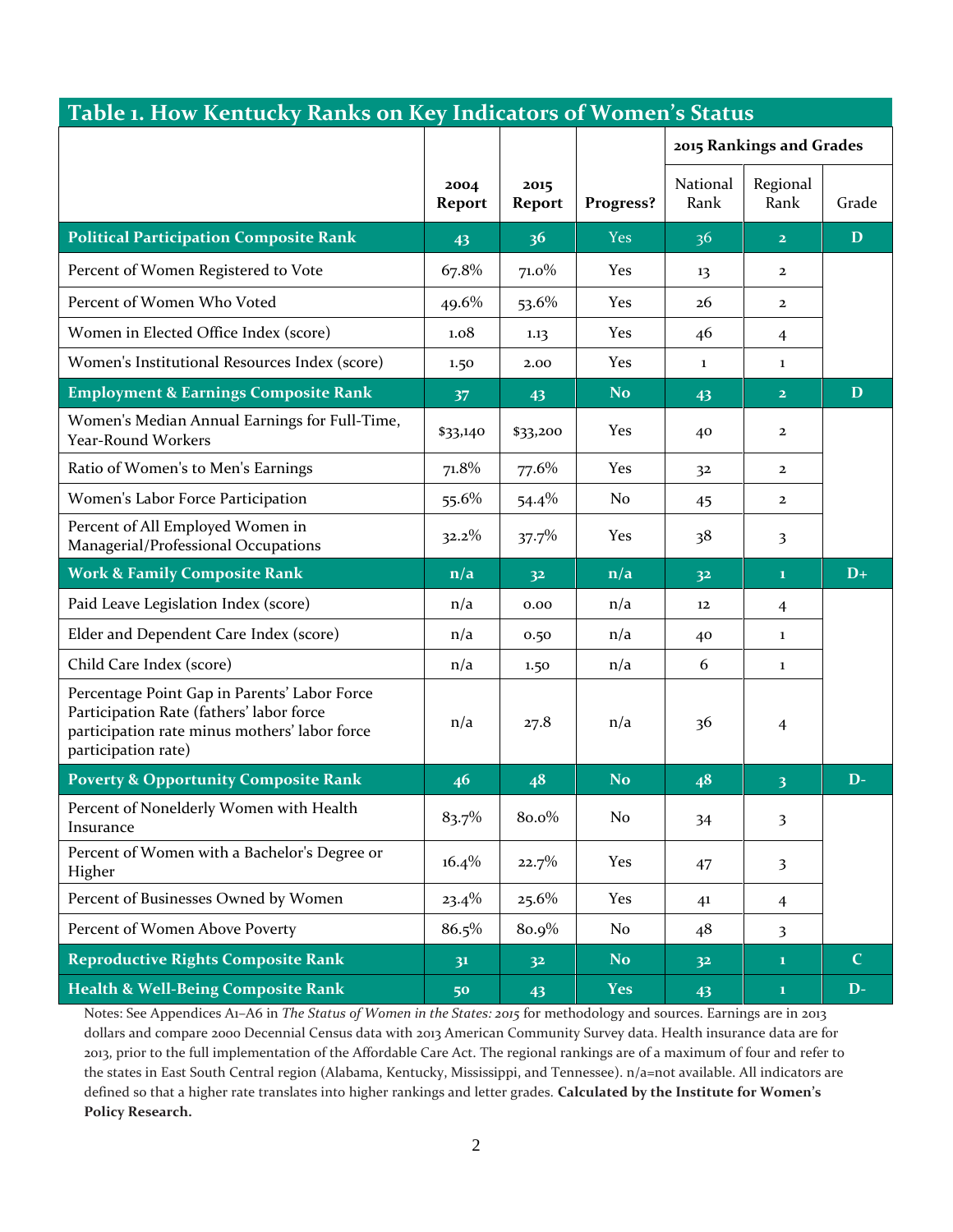| Table 2. Overview of the Status of Women of Color in Kentucky                                      |              |              |              |                                      |                           |                                             |
|----------------------------------------------------------------------------------------------------|--------------|--------------|--------------|--------------------------------------|---------------------------|---------------------------------------------|
|                                                                                                    | White        | Hispanic     | <b>Black</b> | Asian/<br>Pacific<br><b>Islander</b> | <b>Native</b><br>American | Other<br>Race or<br>Two or<br>More<br>Races |
| <b>Political Participation</b>                                                                     |              |              |              |                                      |                           |                                             |
| Number of Women in Statewide<br>Elected Executive Office, 2015 (out of<br>7 offices)               | $\mathbf{2}$ | $\mathbf{O}$ | $\mathbf{o}$ | $\mathbf{o}$                         | $\mathbf 0$               | $\mathbf{o}$                                |
| Number of Women in U.S. Congress,<br>2015 (out of 8 offices)                                       | $\mathbf{o}$ | $\mathbf 0$  | $\mathbf{O}$ | $\mathbf 0$                          | $\mathbf 0$               | $\mathbf O$                                 |
| <b>Employment &amp; Earnings</b>                                                                   |              |              |              |                                      |                           |                                             |
| Women's Median Annual Earnings<br>(Full-Time, Year-Round), 2011-2013                               | \$33,483     | \$25,891     | \$28,998     | \$36,248                             | n/a                       | \$36,300                                    |
| Ratio of Women's to White Men's<br>Earnings, 2011-2013                                             | $75.2\%$     | 58.1%        | 65.1%        | 81.4%                                | n/a                       | 81.5%                                       |
| Women's Labor Force Participation,<br>2011-2013                                                    | $54.1\%$     | 61.7%        | 62.2%        | $54.3\%$                             | n/a                       | 57.6%                                       |
| Percent of All Employed Women in<br>Managerial or Professional<br>Occupations, 2011-2013           | 38.5%        | 26.2%        | $28.9\%$     | 44.6%                                | n/a                       | $43.1\%$                                    |
| <b>Poverty &amp; Opportunity</b>                                                                   |              |              |              |                                      |                           |                                             |
| Percent of Nonelderly Women with<br>Health Insurance, 2011-2013                                    | 82.0%        | 58.1%        | 76.4%        | 82.5%                                | 62.9%                     | $72.2\%$                                    |
| Percent of Women with a Bachelor's<br>Degree or Higher, 2011-2013                                  | $22.0\%$     | 16.8%        | $16.3\%$     | 48.1%                                | $23.3\%$                  | 28.6%                                       |
| Percent of Women Above Poverty,<br>2011-2013                                                       | 82.3%        | 70.8%        | 68.3%        | 86.3%                                | $73.0\%$                  | $73.5\%$                                    |
| <b>Reproductive Rights</b>                                                                         |              |              |              |                                      |                           |                                             |
| Infant Mortality Rate (deaths of<br>infants under age one per 1,000 live<br>births), 2010-2012     | 6.6          | 6.6          | 10.1         | n/a                                  | n/a                       | n/a                                         |
| Percent of Low Birth Weight Babies,<br>2013                                                        | 8.4          | 6.3          | 13.1         | n/a                                  | n/a                       | n/a                                         |
| <b>Health &amp; Well-Being</b>                                                                     |              |              |              |                                      |                           |                                             |
| Female Heart Disease Mortality Rate,<br>per 100,000, 2011-2013                                     | 163.4        | 56.2         | 179.0        | 71.0                                 | n/a                       | n/a                                         |
| Female Lung Cancer Mortality Rate,<br>per 100,000, 2011-2013                                       | 55.0         | n/a          | 56.4         | n/a                                  | n/a                       | n/a                                         |
| Female Breast Cancer Mortality Rate,<br>per 100,000, 2011-2013                                     | 22.2         | n/a          | 28.1         | n/a                                  | n/a                       | n/a                                         |
| Average Number of Days per Month<br>on Which Mental Health is Not<br>Good, 2011-2013               | 5.3          | 4.7          | 5.5          | 3.1                                  | 13.2                      | 8.7                                         |
| Average Number of Days per Month<br>on Which Activities Are Limited by<br>Health Status, 2011-2013 | 5.8          | 3.3          | 6.0          | 0.7                                  | 10.8                      | 7.7                                         |

Notes: n/a=not available. Data on statewide elected executive office include the governorship. Earnings are in 2013 dollars. Health insurance data are for 2013, prior to the full implementation of the Affordable Care Act. See Appendices A1–A2 and A4– A6 of *The Status of Women in the States: 2015* for sources and a description of how race and ethnicity are defined in the data presented here. **Calculated by the Institute for Women's Policy Research.**